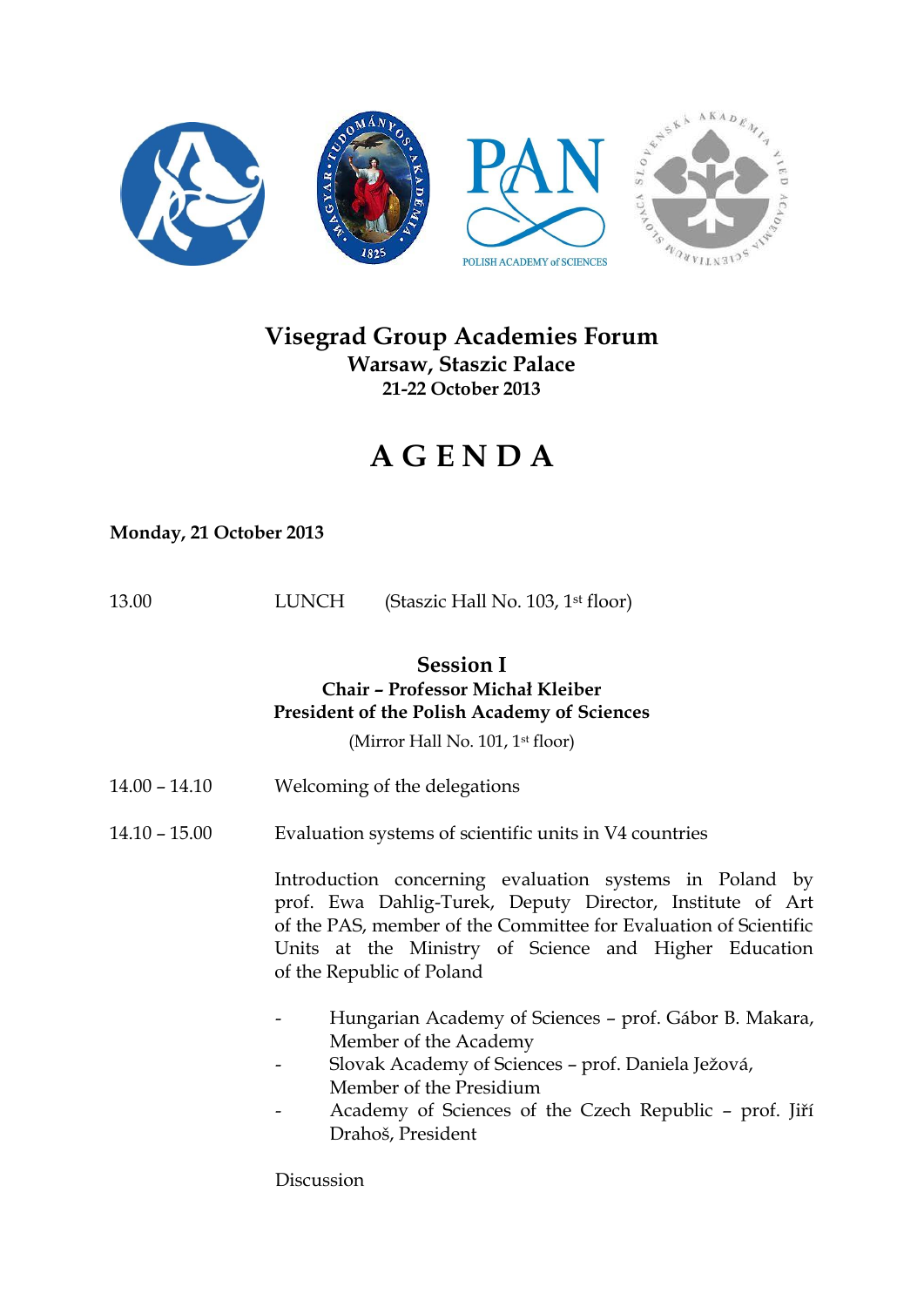- 15.00 15.15 Conclusions of the conference *"Scientific evaluation of research output of scientists and institutions*" held in Warsaw on 9 April 2013 by prof. Andrzej Pilc, Institute of Pharmacology, Polish Academy of Sciences, Kraków
- 15.15 15.30 COFFEE BREAK (Staszic Hall No. 103, 1st floor)

#### **Session II Chair – prof. Vladimír Mareček Vice-President of the Academy of Sciences of the Czech Republic**

(Mirror Hall No. 101, 1<sup>st</sup> floor)

15.30 – 16.20 "Open access" – views of academies of sciences and research communities in V4 countries

> Introduction by the Polish Academy of Sciences – prof. Andrzej Górski, Vice-President of the PAS

- Hungarian Academy of Sciences prof. Gábor B. Makara, Member of the Academy
- Slovak Academy of Sciences dr. Richard Imrich Vice-President for Scientific Section II
- Academy of Sciences of the Czech Republic dr. Hana Sychrová, Member of the Academy Council

#### Discussion

16.20 – 16.50 Polish efforts to improve technology innovation in energy sector – prof. Tadeusz Chmielniak, corresponding member of the PAS and prof. Wojciech Nowak, Committee of Energy Problems of the PAS

> Discussion: dr. Eva Majková – Vice-President for Science and Research, Slovak Academy of Sciences

> prof. Domokos Szász – Vice-President of the Hungarian Academy of Sciences

- 16.50 -17.10 The new "Energy-plus" Research Centre of the PAS in Jabłonna invitation to cooperate – prof. Jan Kiciński, corresponding member of the PAS, the Committee on Machine Building of the PAS
- 18.00 DINNER (Restaurant PAN-CLUB, 3rd floor)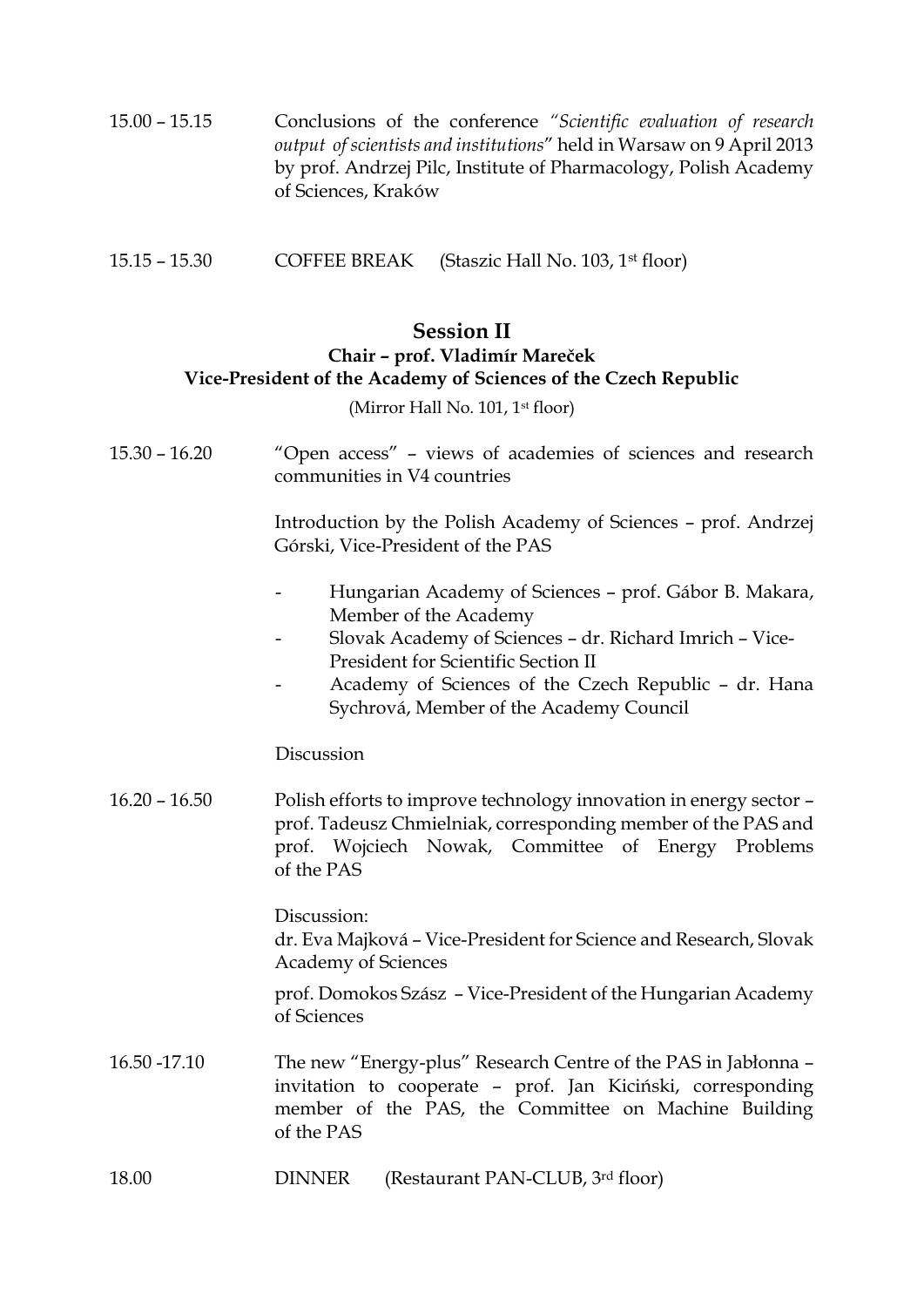# **Tuesday, 22 October 2013**

## **Session III Chair – prof. Domokos Szász - Vice-President of the Hungarian Academy of Sciences**

(Mirror Hall No. 101, 1<sup>st</sup> floor)

| $9.00 - 9.30$   | Scientific integrity – efforts to assure the reliability of scientific<br>research by prof. Andrzej Górski, Vice-President of the Polish<br><b>Academy of Sciences</b>                                                                    |  |  |  |
|-----------------|-------------------------------------------------------------------------------------------------------------------------------------------------------------------------------------------------------------------------------------------|--|--|--|
|                 | Discussion:<br>dr. Dušan Gálik, Scientific Secretary, Slovak Academy of Sciences                                                                                                                                                          |  |  |  |
| $9.30 - 9.50$   | Bioethical issues relating to assisted procreation (in vitro method<br>and preimplantation genetic research) - prof. Zbigniew<br>Szawarski, Chairman of the Committee for Bioethics of the Polish<br><b>Academy of Sciences</b>           |  |  |  |
|                 | Views of V4 Academies:<br>prof. Jaromír Pastorek - President, Slovak Academy of Sciences                                                                                                                                                  |  |  |  |
| $9.50 - 10.10$  | Information about recent developments in ALLEA -<br>prof. Daniela Ježová - Member of the Presidium, Slovak<br><b>Academy of Sciences</b>                                                                                                  |  |  |  |
| $10.10 - 10.25$ | Japan Science and Technology Agency (JST) - V4 Academies<br>Collaboration (information about recent workshop held in July<br>2013 in Slovakia) - dr. Eva Majková - Vice-President for Science<br>and Research, Slovak Academy of Sciences |  |  |  |
| $10.25 - 10.40$ | Danube Strategy in comparison with Baltic Strategy<br>(exchange of experience) - discussion moderated by prof. Jaromír<br>Pastorek - President, Slovak Academy of Sciences                                                                |  |  |  |
| $10.40 - 11.00$ | <b>COFFEE BREAK</b><br>(Staszic Hall No. 103, 1 <sup>st</sup> floor)                                                                                                                                                                      |  |  |  |